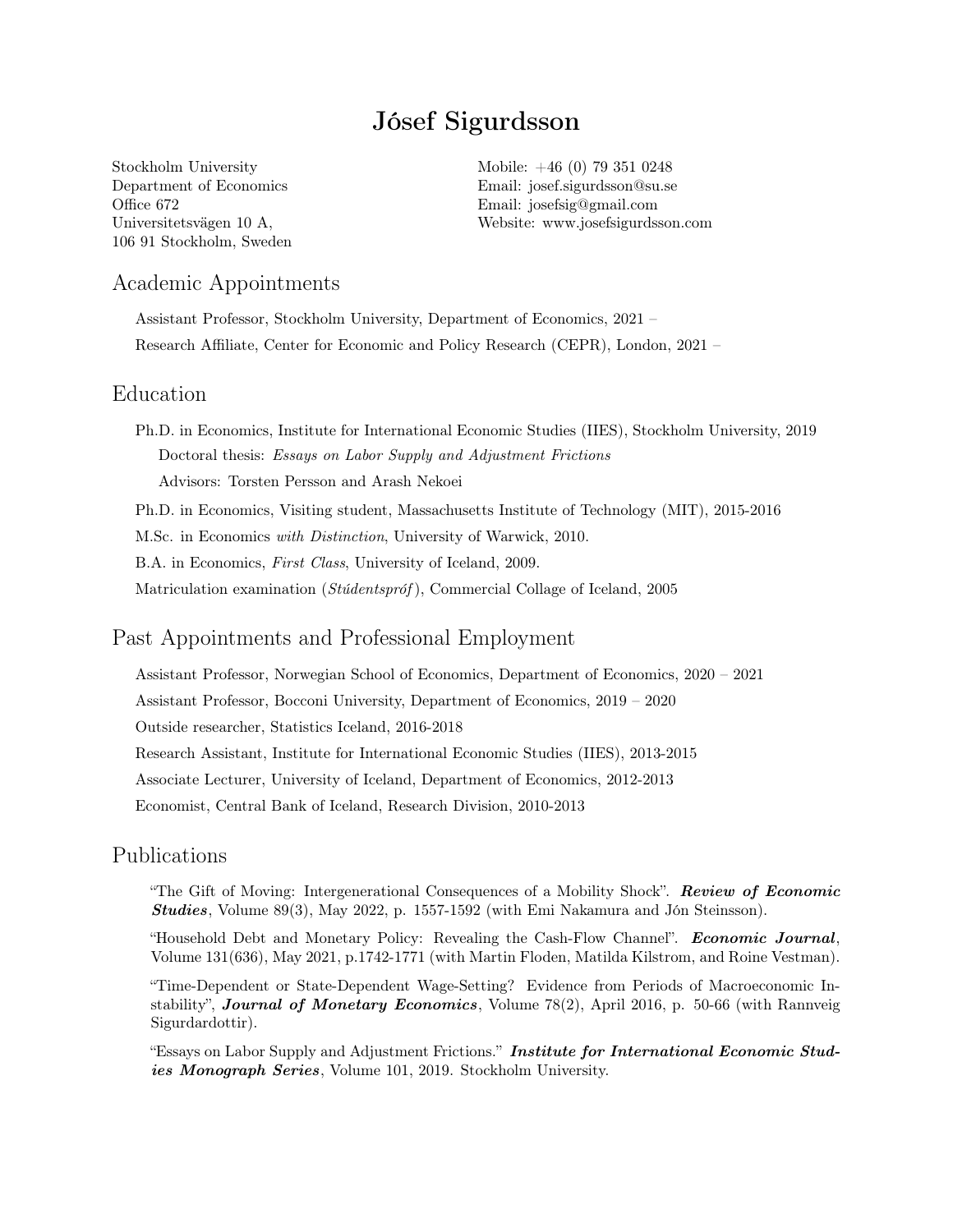# Working Papers

"Labor Supply Responses and Adjustment Frictions: A Tax-Free Year in Iceland"

"The Norwegian Tax Holiday: Salience, Labor Supply Responses and Frictions"

"Transitory Earnings Opportunities and Educational Scarring of Young Men"

#### Selected Work in Progress

"It Runs in the Family: Occupational Choice and the Allocation of Talent" (with John Kramer and Mattias Almgren)

"How Behavioral is Consumption?" (with Emi Nakamura and Jon Steinsson)

"Who knows their interest rates? Four facts about indebted households" (with Matilda Kilstrom and Roine Vestman)

"Real Wage Persistence and Job Displacement in Recessions"

# Seminar Presentations

2022: European Labor Symposium for Early Career Economists.

2021: University of Lugano, Oslo Business School, Stockholm University, Danmarks Nationalbank, FAIR-NHH, European Labor Symposium for Early Career Economists, Tinbergen Institute Amsterdam, University of Oslo.

2020: University of Zurich, Universita della Svizzera italiana, Berlin Applied Micro Seminar (DIW Berlin, Hertie School, HU Berlin, FU Berlin, TU Berlin, WZB, ESMT Berlin), EALE/SOLE/AASLE World Conference, IIPF Annual Congress. (x2), Oslo Macro Group seminar, University of Bergen.

2019: NBER Summer Institute (Labor & Public morning), NTA Annual Conference, Copenhagen Business School, Bocconi University, University of British Columbia, Columbia University, Columbia Business School, LSE, Copenhagen University, CEBI, Helsinki University, University of Zurich, Norwegian School of Economics (NHH), Swedish Ministry of Finance, Icelandic Economists Abroad Workshop.

2013-2018: AEA Annual Meeting, Econometric Society, MIT, IIES, Stockholm University, Uppsala University, SUDSWEC, LSE, New perspectives on consumption measures (discussant), Nordic Summer Symposium in Macroeconomics, Central Bank of Iceland, University of Iceland.

#### Awards, Grants & Fellowships

Peggy and Richard Musgrave Prize, 2020

Alfred P. Sloan Foundation Grant, "How Behavioral is Consumption?" 2017-2020, (Collaborator with Emi Nakamura and Jon Steinsson).

Research scholarship, H S and Emmy Josephson Grant Foundation, 2017-2018.

Research scholarship, Lydia and Emil Kinander Foundation, 2017-2018.

Research travel grant, Carl Mannerfelt Foundation, 2017.

Research scholarship for studies at MIT, Jan Wallander and Tom Hedelius Foundation, 2015-2016.

Research travel grant, Carl Mannerfelt Foundation, 2015.